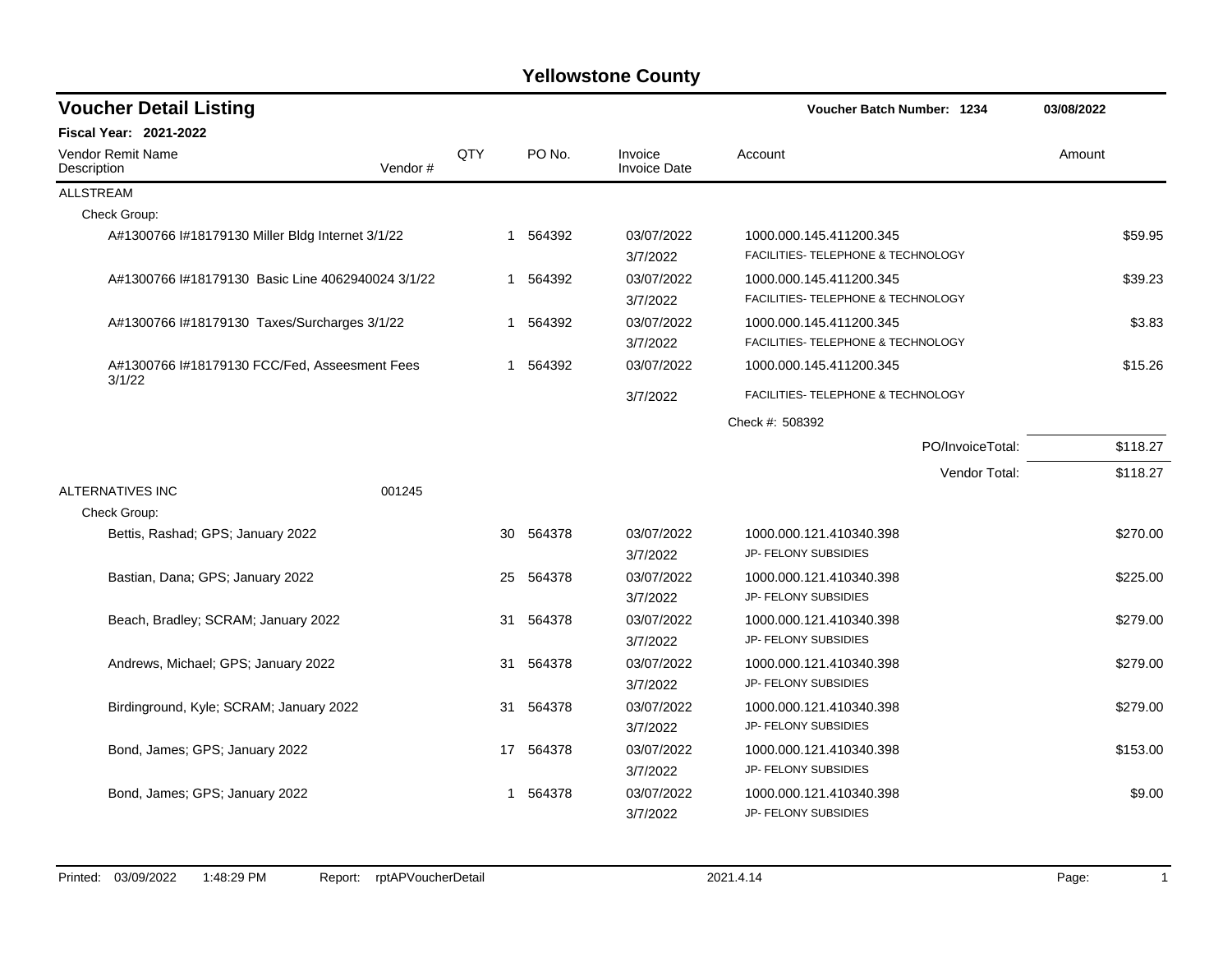| <b>Voucher Detail Listing</b>         |         |     |           |                                | <b>Voucher Batch Number: 1234</b>               | 03/08/2022 |
|---------------------------------------|---------|-----|-----------|--------------------------------|-------------------------------------------------|------------|
| Fiscal Year: 2021-2022                |         |     |           |                                |                                                 |            |
| Vendor Remit Name<br>Description      | Vendor# | QTY | PO No.    | Invoice<br><b>Invoice Date</b> | Account                                         | Amount     |
| Bradley, Bobbi; GPS; January 2022     |         |     | 4 564378  | 03/07/2022<br>3/7/2022         | 1000.000.121.410340.398<br>JP- FELONY SUBSIDIES | \$36.00    |
| Brown, Lashawn; GPS; January 2022     |         | 31  | 564378    | 03/07/2022<br>3/7/2022         | 1000.000.121.410340.398<br>JP- FELONY SUBSIDIES | \$279.00   |
| Buckman, Adrian; GPS; January 2022    |         |     | 20 564378 | 03/07/2022<br>3/7/2022         | 1000.000.121.410340.398<br>JP- FELONY SUBSIDIES | \$180.00   |
| Carmichael, Alden; GPS; January 2022  |         | 31  | 564378    | 03/07/2022<br>3/7/2022         | 1000.000.121.410340.398<br>JP- FELONY SUBSIDIES | \$279.00   |
| Chidester, Miranda; GPS; January 2022 |         |     | 3 564378  | 03/07/2022<br>3/7/2022         | 1000.000.121.410340.398<br>JP- FELONY SUBSIDIES | \$27.00    |
| Church, Tressa; GPS: January 2022     |         |     | 31 564378 | 03/07/2022<br>3/7/2022         | 1000.000.121.410340.398<br>JP- FELONY SUBSIDIES | \$279.00   |
| Cinclair, Robert; SCRAM; January 2022 |         |     | 11 564378 | 03/07/2022<br>3/7/2022         | 1000.000.121.410340.398<br>JP- FELONY SUBSIDIES | \$99.00    |
| Cole, Shawna; GPS; January 2022       |         |     | 7 564378  | 03/07/2022<br>3/7/2022         | 1000.000.121.410340.398<br>JP- FELONY SUBSIDIES | \$63.00    |
| Copley, Trent; GPS: January 2022      |         |     | 3 564378  | 03/07/2022<br>3/7/2022         | 1000.000.121.410340.398<br>JP- FELONY SUBSIDIES | \$27.00    |
| Cumber, Anthony: SCRAM: January 2022  |         | 31  | 564378    | 03/07/2022<br>3/7/2022         | 1000.000.121.410340.398<br>JP- FELONY SUBSIDIES | \$279.00   |
| Enochs, John; SCRAM; January 2022     |         |     | 31 564378 | 03/07/2022<br>3/7/2022         | 1000.000.121.410340.398<br>JP- FELONY SUBSIDIES | \$279.00   |
| Evans, Christopher; GPS; January 2022 |         | 31  | 564378    | 03/07/2022<br>3/7/2022         | 1000.000.121.410340.398<br>JP- FELONY SUBSIDIES | \$279.00   |
| Eves, Jared; GPS; January 2022        |         | 1   | 564378    | 03/07/2022<br>3/7/2022         | 1000.000.121.410340.398<br>JP- FELONY SUBSIDIES | \$9.00     |
| Farmer, Latasha; GPS; January 2022    |         | 31  | 564378    | 03/07/2022<br>3/7/2022         | 1000.000.121.410340.398<br>JP- FELONY SUBSIDIES | \$279.00   |
| Glumbik, Trevor: GPS: January 2022    |         | 31  | 564378    | 03/07/2022<br>3/7/2022         | 1000.000.121.410340.398<br>JP- FELONY SUBSIDIES | \$279.00   |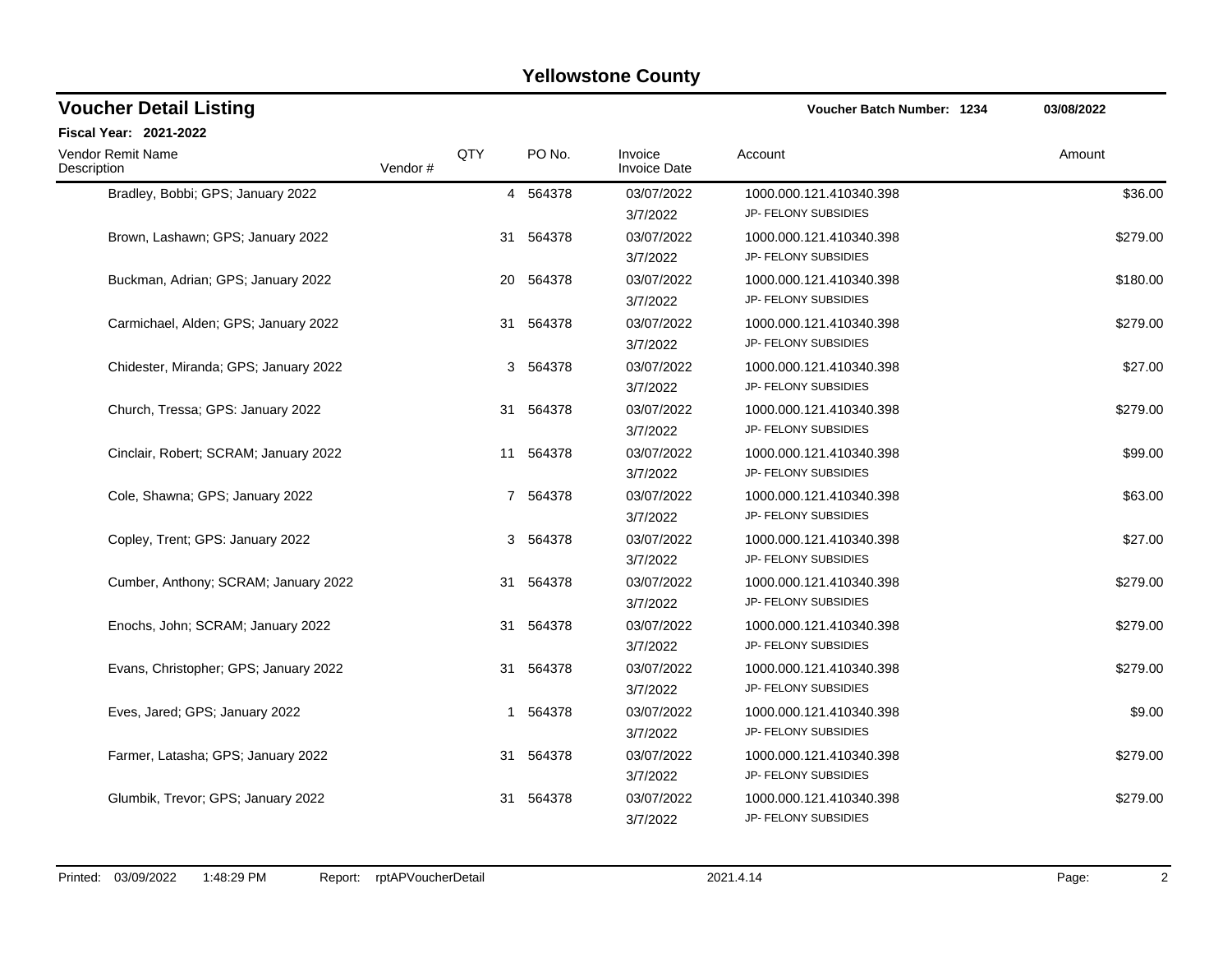| <b>Voucher Detail Listing</b>            |         |     |           |                                | <b>Voucher Batch Number: 1234</b>               | 03/08/2022 |
|------------------------------------------|---------|-----|-----------|--------------------------------|-------------------------------------------------|------------|
| Fiscal Year: 2021-2022                   |         |     |           |                                |                                                 |            |
| <b>Vendor Remit Name</b><br>Description  | Vendor# | QTY | PO No.    | Invoice<br><b>Invoice Date</b> | Account                                         | Amount     |
| Guiot, Paul; GPS; January 2022           |         |     | 31 564378 | 03/07/2022<br>3/7/2022         | 1000.000.121.410340.398<br>JP- FELONY SUBSIDIES | \$279.00   |
| Hayes, Rodney; SCRAM; January 2022       |         | 31  | 564378    | 03/07/2022<br>3/7/2022         | 1000.000.121.410340.398<br>JP- FELONY SUBSIDIES | \$279.00   |
| Hemming, Zachary; GPS; January 2022      |         | 31  | 564378    | 03/07/2022<br>3/7/2022         | 1000.000.121.410340.398<br>JP- FELONY SUBSIDIES | \$279.00   |
| Hernandez, Sydney; GPS; January 2022     |         | 31  | 564378    | 03/07/2022<br>3/7/2022         | 1000.000.121.410340.398<br>JP- FELONY SUBSIDIES | \$279.00   |
| Hudson, Lydia; SCRAM; January 2022       |         |     | 31 564378 | 03/07/2022<br>3/7/2022         | 1000.000.121.410340.398<br>JP- FELONY SUBSIDIES | \$279.00   |
| Johnson, Arno; GPS; January 2022         |         | 31  | 564378    | 03/07/2022<br>3/7/2022         | 1000.000.121.410340.398<br>JP- FELONY SUBSIDIES | \$279.00   |
| Jones, Dillon; SCRAM; January 2022       |         |     | 27 564378 | 03/07/2022<br>3/7/2022         | 1000.000.121.410340.398<br>JP- FELONY SUBSIDIES | \$243.00   |
| Karnes, Diana; GPS; January 2022         |         |     | 12 564378 | 03/07/2022<br>3/7/2022         | 1000.000.121.410340.398<br>JP- FELONY SUBSIDIES | \$108.00   |
| Lapp, Dustin; GPS; January 2022          |         |     | 31 564378 | 03/07/2022<br>3/7/2022         | 1000.000.121.410340.398<br>JP- FELONY SUBSIDIES | \$279.00   |
| Laughery, Preston; GPS; January 2022     |         | 31  | 564378    | 03/07/2022<br>3/7/2022         | 1000.000.121.410340.398<br>JP- FELONY SUBSIDIES | \$279.00   |
| Limberhand, Douglas; SCRAM; January 2022 |         |     | 31 564378 | 03/07/2022<br>3/7/2022         | 1000.000.121.410340.398<br>JP- FELONY SUBSIDIES | \$279.00   |
| Link, Kyle; GPS; January 2022            |         | 31  | 564378    | 03/07/2022<br>3/7/2022         | 1000.000.121.410340.398<br>JP- FELONY SUBSIDIES | \$279.00   |
| Mapel, Jeffrey; GPS; January 2022        |         | 31  | 564378    | 03/07/2022<br>3/7/2022         | 1000.000.121.410340.398<br>JP- FELONY SUBSIDIES | \$279.00   |
| Marceau, Alvina; SCRAM; January 2022     |         | 31  | 564378    | 03/07/2022<br>3/7/2022         | 1000.000.121.410340.398<br>JP- FELONY SUBSIDIES | \$279.00   |
| Mascarena, Frank; GPS; January 2022      |         |     | 3 564378  | 03/07/2022<br>3/7/2022         | 1000.000.121.410340.398<br>JP- FELONY SUBSIDIES | \$27.00    |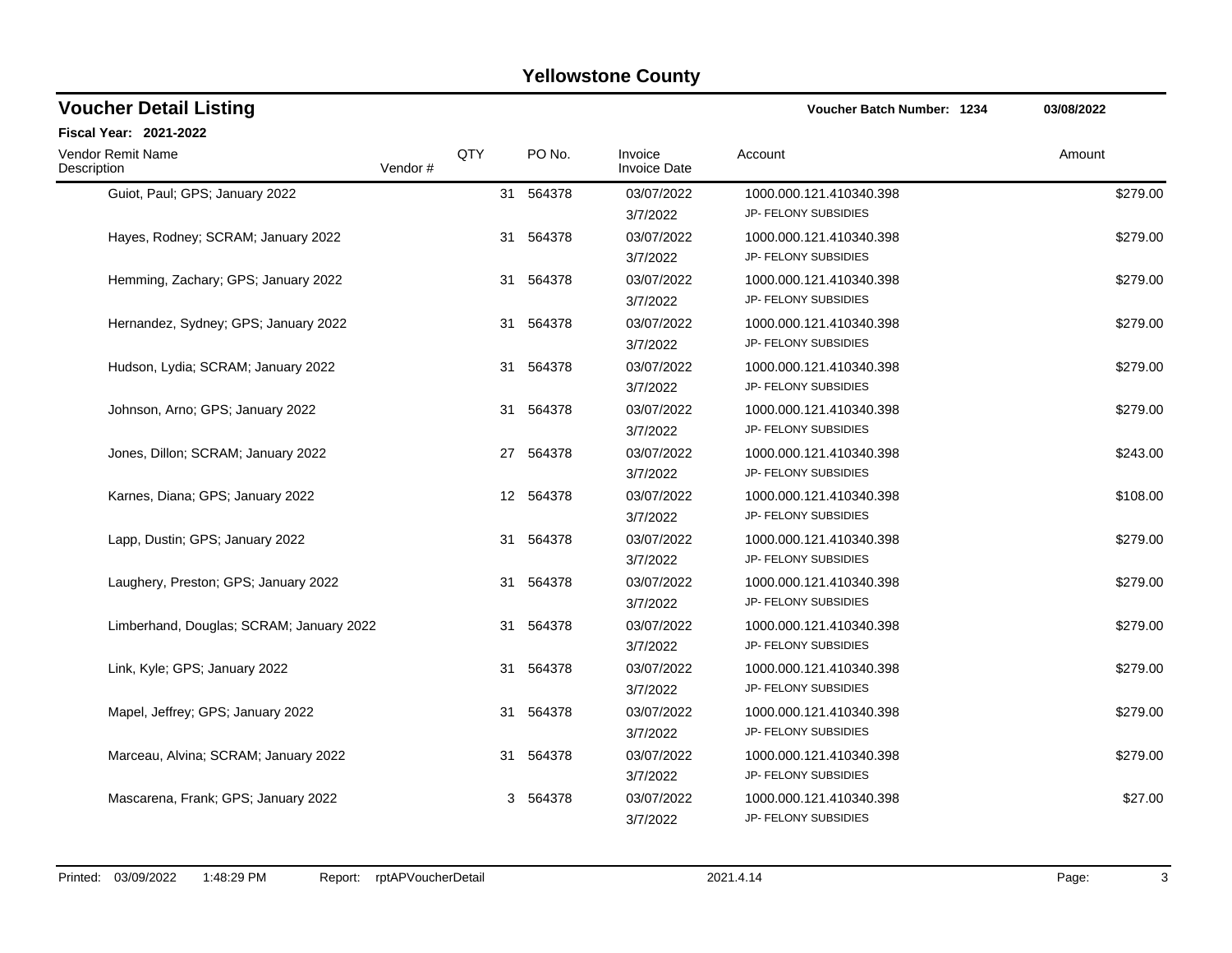| <b>Voucher Detail Listing</b>                 |         |     |           |                                | <b>Voucher Batch Number: 1234</b>               | 03/08/2022 |
|-----------------------------------------------|---------|-----|-----------|--------------------------------|-------------------------------------------------|------------|
| Fiscal Year: 2021-2022                        |         |     |           |                                |                                                 |            |
| <b>Vendor Remit Name</b><br>Description       | Vendor# | QTY | PO No.    | Invoice<br><b>Invoice Date</b> | Account                                         | Amount     |
| Mcelroy, Urchel; GPS; January 2022            |         |     | 31 564378 | 03/07/2022<br>3/7/2022         | 1000.000.121.410340.398<br>JP- FELONY SUBSIDIES | \$279.00   |
| McKeen, Christopher; GPS; January 2022        |         |     | 27 564378 | 03/07/2022<br>3/7/2022         | 1000.000.121.410340.398<br>JP- FELONY SUBSIDIES | \$243.00   |
| Moats, Robert; GPS; January 2022              |         |     | 7 564378  | 03/07/2022<br>3/7/2022         | 1000.000.121.410340.398<br>JP- FELONY SUBSIDIES | \$63.00    |
| Nava, Salimon; GPS; January 2022              |         | 20  | 564378    | 03/07/2022<br>3/7/2022         | 1000.000.121.410340.398<br>JP- FELONY SUBSIDIES | \$180.00   |
| Nieskens, Kendra; Remote Breath; January 2022 |         |     | 31 564378 | 03/07/2022<br>3/7/2022         | 1000.000.121.410340.398<br>JP- FELONY SUBSIDIES | \$201.50   |
| Northam, Michael; GPS; January 2022           |         | 31  | 564378    | 03/07/2022<br>3/7/2022         | 1000.000.121.410340.398<br>JP- FELONY SUBSIDIES | \$279.00   |
| Perez, Richard; GPS; January 2022             |         |     | 31 564378 | 03/07/2022<br>3/7/2022         | 1000.000.121.410340.398<br>JP- FELONY SUBSIDIES | \$279.00   |
| Pickett, Jordan; SCRAM; January 2022          |         |     | 31 564378 | 03/07/2022<br>3/7/2022         | 1000.000.121.410340.398<br>JP- FELONY SUBSIDIES | \$279.00   |
| Realbird, Cecile; SCRAM; January 2022         |         |     | 31 564378 | 03/07/2022<br>3/7/2022         | 1000.000.121.410340.398<br>JP- FELONY SUBSIDIES | \$279.00   |
| Red Star, Roseen; SCRAM; January 2022         |         |     | 22 564378 | 03/07/2022<br>3/7/2022         | 1000.000.121.410340.398<br>JP- FELONY SUBSIDIES | \$198.00   |
| Rein, Tammy; GPS; January 2022                |         |     | 13 564378 | 03/07/2022<br>3/7/2022         | 1000.000.121.410340.398<br>JP- FELONY SUBSIDIES | \$117.00   |
| Ricker, Sanaa; GPS; January 2022              |         |     | 6 564378  | 03/07/2022<br>3/7/2022         | 1000.000.121.410340.398<br>JP- FELONY SUBSIDIES | \$54.00    |
| Rides Horse, Marvina; GPS; January 2022       |         |     | 17 564378 | 03/07/2022<br>3/7/2022         | 1000.000.121.410340.398<br>JP- FELONY SUBSIDIES | \$153.00   |
| Saunders, Jarred: GPS; January 2022           |         | 14  | 564378    | 03/07/2022<br>3/7/2022         | 1000.000.121.410340.398<br>JP- FELONY SUBSIDIES | \$126.00   |
| Snow, Mellissa; SCRAM; January 2022           |         | 31  | 564378    | 03/07/2022<br>3/7/2022         | 1000.000.121.410340.398<br>JP- FELONY SUBSIDIES | \$279.00   |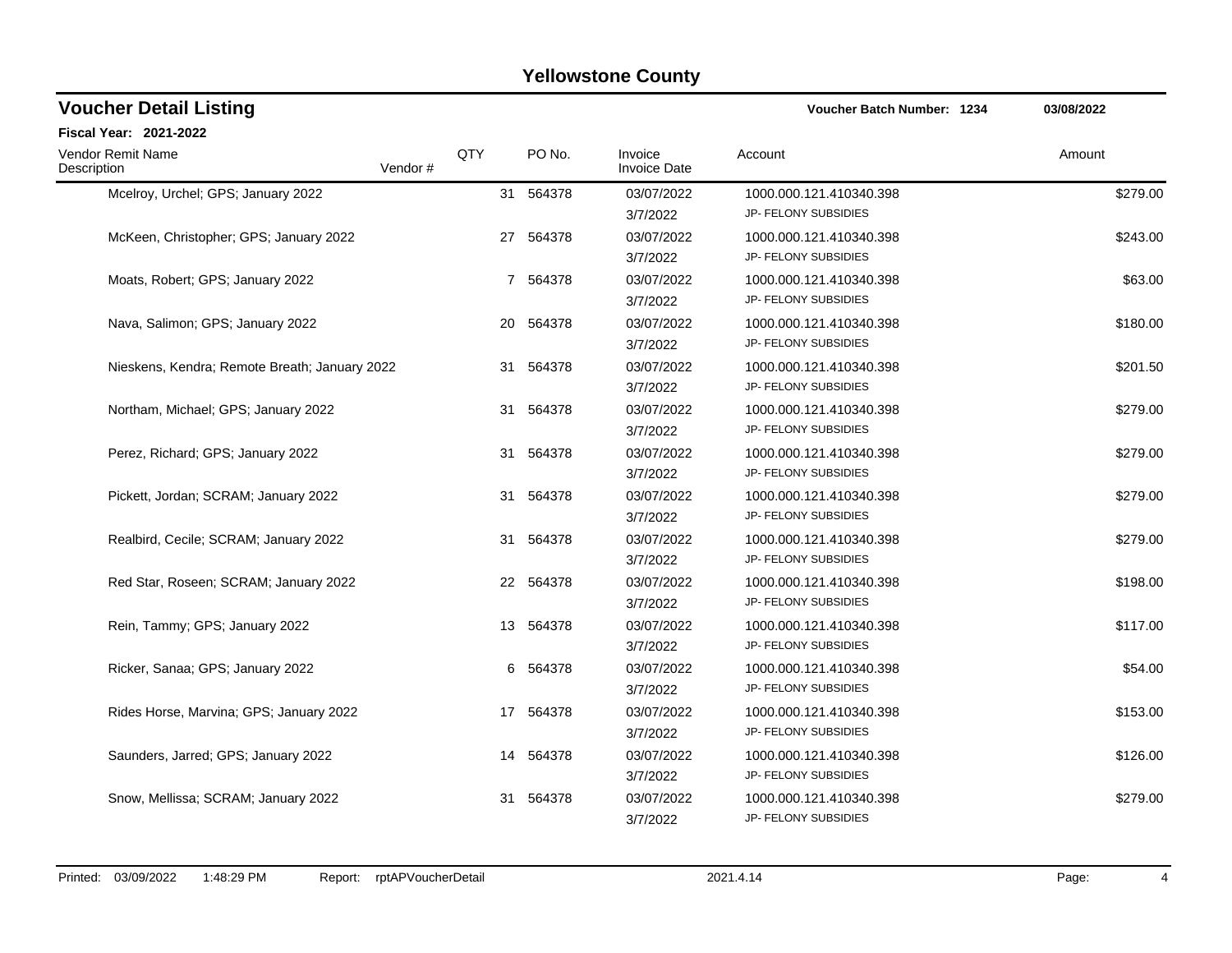| <b>Voucher Detail Listing</b>            |         |     |           |                                | <b>Voucher Batch Number: 1234</b>               |                  | 03/08/2022  |
|------------------------------------------|---------|-----|-----------|--------------------------------|-------------------------------------------------|------------------|-------------|
| <b>Fiscal Year: 2021-2022</b>            |         |     |           |                                |                                                 |                  |             |
| Vendor Remit Name<br>Description         | Vendor# | QTY | PO No.    | Invoice<br><b>Invoice Date</b> | Account                                         |                  | Amount      |
| Spang, Cleve; SCRAM; January 2022        |         | 31  | 564378    | 03/07/2022<br>3/7/2022         | 1000.000.121.410340.398<br>JP- FELONY SUBSIDIES |                  | \$279.00    |
| Stewart, Marlin; SCRAM; January 2022     |         | 31  | 564378    | 03/07/2022<br>3/7/2022         | 1000.000.121.410340.398<br>JP- FELONY SUBSIDIES |                  | \$279.00    |
| Thompson, Rodney; GPS; January 2022      |         | 21  | 564378    | 03/07/2022<br>3/7/2022         | 1000.000.121.410340.398<br>JP- FELONY SUBSIDIES |                  | \$189.00    |
| Wall, Cain; GPS; January 2022            |         | 22  | 564378    | 03/07/2022<br>3/7/2022         | 1000.000.121.410340.398<br>JP- FELONY SUBSIDIES |                  | \$198.00    |
| Werhonig, William; GPS; January 2022     |         |     | 31 564378 | 03/07/2022<br>3/7/2022         | 1000.000.121.410340.398<br>JP- FELONY SUBSIDIES |                  | \$279.00    |
| Whistling Elk, Tandon; GPS; January 2022 |         | 29  | 564378    | 03/07/2022<br>3/7/2022         | 1000.000.121.410340.398<br>JP- FELONY SUBSIDIES |                  | \$261.00    |
| White, Jason; GPS; January 2022          |         | 31  | 564378    | 03/07/2022<br>3/7/2022         | 1000.000.121.410340.398<br>JP- FELONY SUBSIDIES |                  | \$279.00    |
| Whitecloud, Steven; GPS; January 2022    |         |     | 20 564378 | 03/07/2022<br>3/7/2022         | 1000.000.121.410340.398<br>JP- FELONY SUBSIDIES |                  | \$180.00    |
| Wight, Steven; GPS; January 2022         |         | 31  | 564378    | 03/07/2022<br>3/7/2022         | 1000.000.121.410340.398<br>JP- FELONY SUBSIDIES |                  | \$279.00    |
| Williams, Dalton; GPS; January 2022      |         |     | 31 564378 | 03/07/2022<br>3/7/2022         | 1000.000.121.410340.398<br>JP- FELONY SUBSIDIES |                  | \$279.00    |
| Winkler, Keith; GPS; January 2022        |         | 25  | 564378    | 03/07/2022<br>3/7/2022         | 1000.000.121.410340.398<br>JP- FELONY SUBSIDIES |                  | \$225.00    |
| Wold, Heather; GPS; January 2022         |         | 11  | 564378    | 03/07/2022<br>3/7/2022         | 1000.000.121.410340.398<br>JP- FELONY SUBSIDIES |                  | \$99.00     |
| York, Destry; GPS; January 2022          |         |     | 31 564378 | 03/07/2022<br>3/7/2022         | 1000.000.121.410340.398<br>JP- FELONY SUBSIDIES |                  | \$279.00    |
|                                          |         |     |           |                                | Check #: 508393                                 |                  |             |
|                                          |         |     |           |                                |                                                 | PO/InvoiceTotal: | \$14,007.50 |
| <b>CAPITAL ONE</b>                       |         |     |           |                                |                                                 | Vendor Total:    | \$14,007.50 |

Check Group: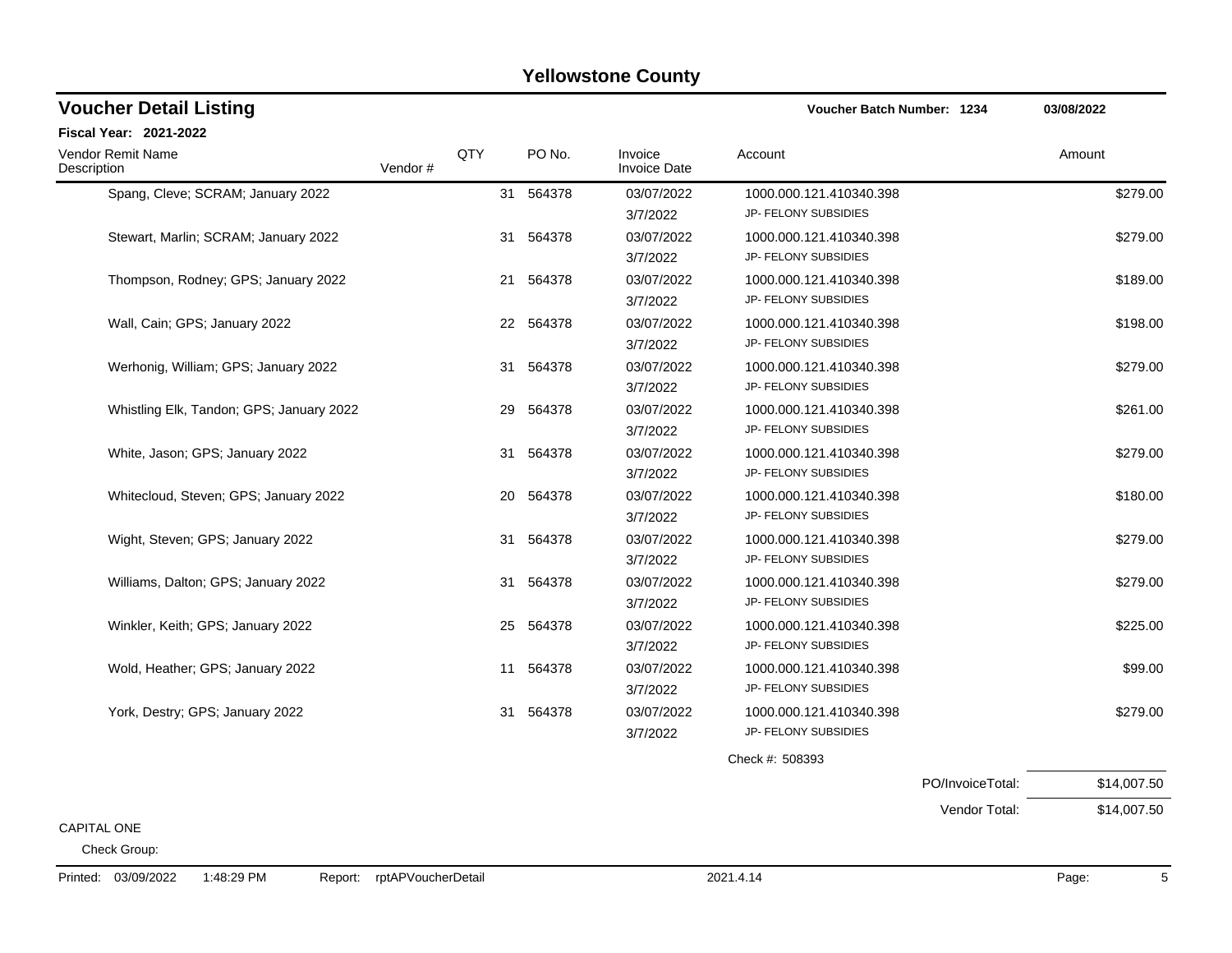| <b>Voucher Detail Listing</b>                         |                               |     |           |                                | Voucher Batch Number: 1234                      |                  | 03/08/2022 |
|-------------------------------------------------------|-------------------------------|-----|-----------|--------------------------------|-------------------------------------------------|------------------|------------|
| <b>Fiscal Year: 2021-2022</b>                         |                               |     |           |                                |                                                 |                  |            |
| <b>Vendor Remit Name</b><br>Description               | Vendor#                       | QTY | PO No.    | Invoice<br><b>Invoice Date</b> | Account                                         |                  | Amount     |
| A# 603949 S# 1640425325 / Food                        |                               |     | 1 564390  | 03/07/2022                     | 2399.000.235.420250.223                         |                  | \$7.64     |
|                                                       |                               |     |           | 3/7/2022                       | YSC-FOOD                                        |                  |            |
|                                                       |                               |     |           |                                | Check #: 508394                                 |                  |            |
|                                                       |                               |     |           |                                |                                                 | PO/InvoiceTotal: | \$7.64     |
|                                                       |                               |     |           |                                |                                                 | Vendor Total:    | \$7.64     |
| <b>FRIEDEL LLC</b>                                    |                               |     |           |                                |                                                 |                  |            |
| Check Group:                                          |                               |     |           |                                |                                                 |                  |            |
| Aisenbrey, Austin; INV 31122; GPS; January 2022       |                               |     | 31 564391 | 03/07/2022                     | 1000.000.121.410340.398                         |                  | \$279.00   |
|                                                       |                               |     |           | 3/7/2022                       | JP- FELONY SUBSIDIES                            |                  |            |
| Brumfield, Donald; INV 31329; GPS; January 2022       |                               |     | 21 564391 | 03/07/2022                     | 1000.000.121.410340.398                         |                  | \$189.00   |
|                                                       |                               |     |           | 3/7/2022                       | JP- FELONY SUBSIDIES                            |                  |            |
| Cox, Travis; INV 30875; GPS; January 2022             |                               | 31  | 564391    | 03/07/2022<br>3/7/2022         | 1000.000.121.410340.398<br>JP- FELONY SUBSIDIES |                  | \$279.00   |
| Crawford, Vaughn; INV 30877; GPS; January 2022        |                               |     | 31 564391 | 03/07/2022                     | 1000.000.121.410340.398                         |                  | \$279.00   |
|                                                       |                               |     |           | 3/7/2022                       | JP- FELONY SUBSIDIES                            |                  |            |
| Demontiney, McKayla; INV 30856; SCRAM; January 2022   |                               | 31  | 564391    | 03/07/2022                     | 1000.000.121.410340.398                         |                  | \$279.00   |
|                                                       |                               |     |           | 3/7/2022                       | JP- FELONY SUBSIDIES                            |                  |            |
| Dupree, Raymond; INV 30880; GPS; January 2022         |                               | 31  | 564391    | 03/07/2022                     | 1000.000.121.410340.398                         |                  | \$279.00   |
|                                                       |                               |     |           | 3/7/2022                       | JP- FELONY SUBSIDIES                            |                  |            |
| Flippin, Lebron; INV 31132; GPS; January 2022         |                               | 31  | 564391    | 03/07/2022                     | 1000.000.121.410340.398                         |                  | \$279.00   |
|                                                       |                               |     |           | 3/7/2022                       | JP- FELONY SUBSIDIES                            |                  |            |
| Goodell, Ashton; INV 31587; GPS; January 2022         |                               | 12  | 564391    | 03/07/2022                     | 1000.000.121.410340.398                         |                  | \$108.00   |
|                                                       |                               |     |           | 3/7/2022                       | JP- FELONY SUBSIDIES                            |                  |            |
| Gustafson, Madelynn; INV 30887; GPS; January 2022     |                               | 31  | 564391    | 03/07/2022                     | 1000.000.121.410340.398                         |                  | \$279.00   |
|                                                       |                               |     |           | 3/7/2022                       | JP- FELONY SUBSIDIES                            |                  |            |
| Harasymczuk, Kristopher; INV 30890; GPS; January 2022 |                               | 31  | 564391    | 03/07/2022                     | 1000.000.121.410340.398                         |                  | \$279.00   |
|                                                       |                               |     |           | 3/7/2022                       | JP- FELONY SUBSIDIES                            |                  |            |
| Kautz, Jeffrey; INV 31121; GPS; January 2022          |                               | 31  | 564391    | 03/07/2022                     | 1000.000.121.410340.398                         |                  | \$279.00   |
|                                                       |                               |     |           | 3/7/2022                       | JP- FELONY SUBSIDIES                            |                  |            |
| Kuykendall, Bryan; INV 31094; SCRAM; January 2022     |                               |     | 31 564391 | 03/07/2022                     | 1000.000.121.410340.398                         |                  | \$279.00   |
|                                                       |                               |     |           | 3/7/2022                       | JP- FELONY SUBSIDIES                            |                  |            |
| Printed: 03/09/2022<br>1:48:29 PM                     | rptAPVoucherDetail<br>Report: |     |           |                                | 2021.4.14                                       |                  | 6<br>Page: |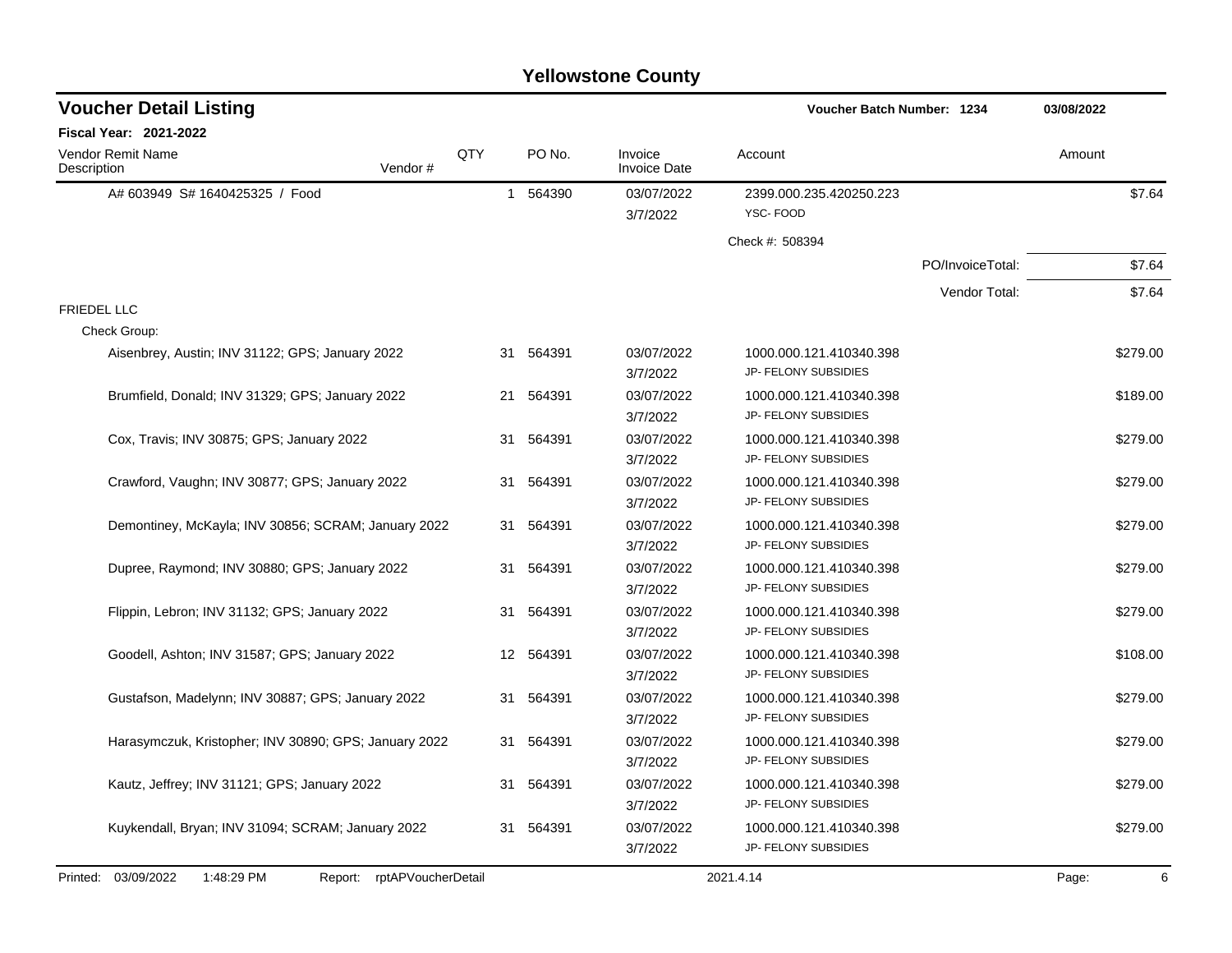| <b>Voucher Detail Listing</b>                      |                            |              |           |                                | <b>Voucher Batch Number: 1234</b>                         |                  | 03/08/2022              |
|----------------------------------------------------|----------------------------|--------------|-----------|--------------------------------|-----------------------------------------------------------|------------------|-------------------------|
| <b>Fiscal Year: 2021-2022</b>                      |                            |              |           |                                |                                                           |                  |                         |
| Vendor Remit Name<br>Description                   | Vendor#                    | QTY          | PO No.    | Invoice<br><b>Invoice Date</b> | Account                                                   |                  | Amount                  |
| Lucero, Cole; INV 31428; GPS; January 2022         |                            |              | 18 564391 | 03/07/2022                     | 1000.000.121.410340.398                                   |                  | \$162.00                |
|                                                    |                            |              |           | 3/7/2022                       | JP- FELONY SUBSIDIES                                      |                  |                         |
| Luhman, Keeven; INV 30899; GPS; January 2022       |                            | 31           | 564391    | 03/07/2022                     | 1000.000.121.410340.398                                   |                  | \$279.00                |
|                                                    |                            |              |           | 3/7/2022                       | JP- FELONY SUBSIDIES                                      |                  |                         |
| Lujan, Edward; INV 30900; GPS; January 2022        |                            | 31           | 564391    | 03/07/2022                     | 1000.000.121.410340.398                                   |                  | \$279.00                |
|                                                    |                            |              |           | 3/7/2022                       | JP- FELONY SUBSIDIES                                      |                  |                         |
| Montagne, Brandon; INV 31418; GPS; January 2022    |                            | 25           | 564391    | 03/07/2022                     | 1000.000.121.410340.398                                   |                  | \$225.00                |
|                                                    |                            |              |           | 3/7/2022                       | JP- FELONY SUBSIDIES                                      |                  |                         |
| Pearson, Christopher; INV 30907; GPS; January 2022 |                            | 31           | 564391    | 03/07/2022                     | 1000.000.121.410340.398                                   |                  | \$279.00                |
|                                                    |                            |              |           | 3/7/2022                       | JP- FELONY SUBSIDIES                                      |                  |                         |
| Swoboda, Chad; INV 30924; GPS; January 2022        |                            | 31           | 564391    | 03/07/2022                     | 1000.000.121.410340.398                                   |                  | \$279.00                |
|                                                    |                            |              |           | 3/7/2022                       | JP- FELONY SUBSIDIES                                      |                  |                         |
| Tobacco, Farah; INV 30931; GPS; January 2022       |                            | 31           | 564391    | 03/07/2022                     | 1000.000.121.410340.398                                   |                  | \$279.00                |
|                                                    |                            |              |           | 3/7/2022                       | JP- FELONY SUBSIDIES                                      |                  |                         |
| Walks, Vanetta; INV 31134; GPS; January 2022       |                            | 27           | 564391    | 03/07/2022                     | 1000.000.121.410340.398                                   |                  | \$243.00                |
|                                                    |                            |              |           | 3/7/2022                       | JP- FELONY SUBSIDIES                                      |                  |                         |
| Walter, Nicholas; INV 31419; GPS; January 2022     |                            | 22           | 564391    | 03/07/2022                     | 1000.000.121.410340.398                                   |                  | \$198.00                |
|                                                    |                            |              |           | 3/7/2022                       | JP- FELONY SUBSIDIES                                      |                  |                         |
| White, Malicai; INV 30939; GPS; January 2022       |                            | 31           | 564391    | 03/07/2022                     | 1000.000.121.410340.398                                   |                  | \$279.00                |
|                                                    |                            |              |           | 3/7/2022                       | JP- FELONY SUBSIDIES                                      |                  |                         |
| Whiting, Kyle; INV 30941; GPS; January 2022        |                            | 27           | 564391    | 03/07/2022                     | 1000.000.121.410340.398                                   |                  | \$243.00                |
|                                                    |                            |              |           | 3/7/2022                       | JP- FELONY SUBSIDIES                                      |                  |                         |
| Willett, Ryan; INV 30944; GPS; January 2022        |                            | 31           | 564391    | 03/07/2022                     | 1000.000.121.410340.398                                   |                  | \$279.00                |
|                                                    |                            |              |           | 3/7/2022                       | JP- FELONY SUBSIDIES                                      |                  |                         |
|                                                    |                            |              |           |                                | Check #: 508395                                           |                  |                         |
|                                                    |                            |              |           |                                |                                                           | PO/InvoiceTotal: | \$6,111.00              |
|                                                    |                            |              |           |                                |                                                           | Vendor Total:    | \$6,111.00              |
| HEDGER FRIEND, P.L.L.C.                            |                            |              |           |                                |                                                           |                  |                         |
| Check Group:                                       |                            |              |           |                                |                                                           |                  |                         |
| Case #12216; Judgment                              |                            | $\mathbf{1}$ | 564397    | 03/07/2022<br>3/7/2022         | 2190.000.429.510200.741<br>DEFENSE COSTS-LOSS CONTINGENCY |                  | \$43,783.29             |
| Printed: 03/09/2022<br>1:48:29 PM                  | Report: rptAPVoucherDetail |              |           |                                | 2021.4.14                                                 |                  | $\overline{7}$<br>Page: |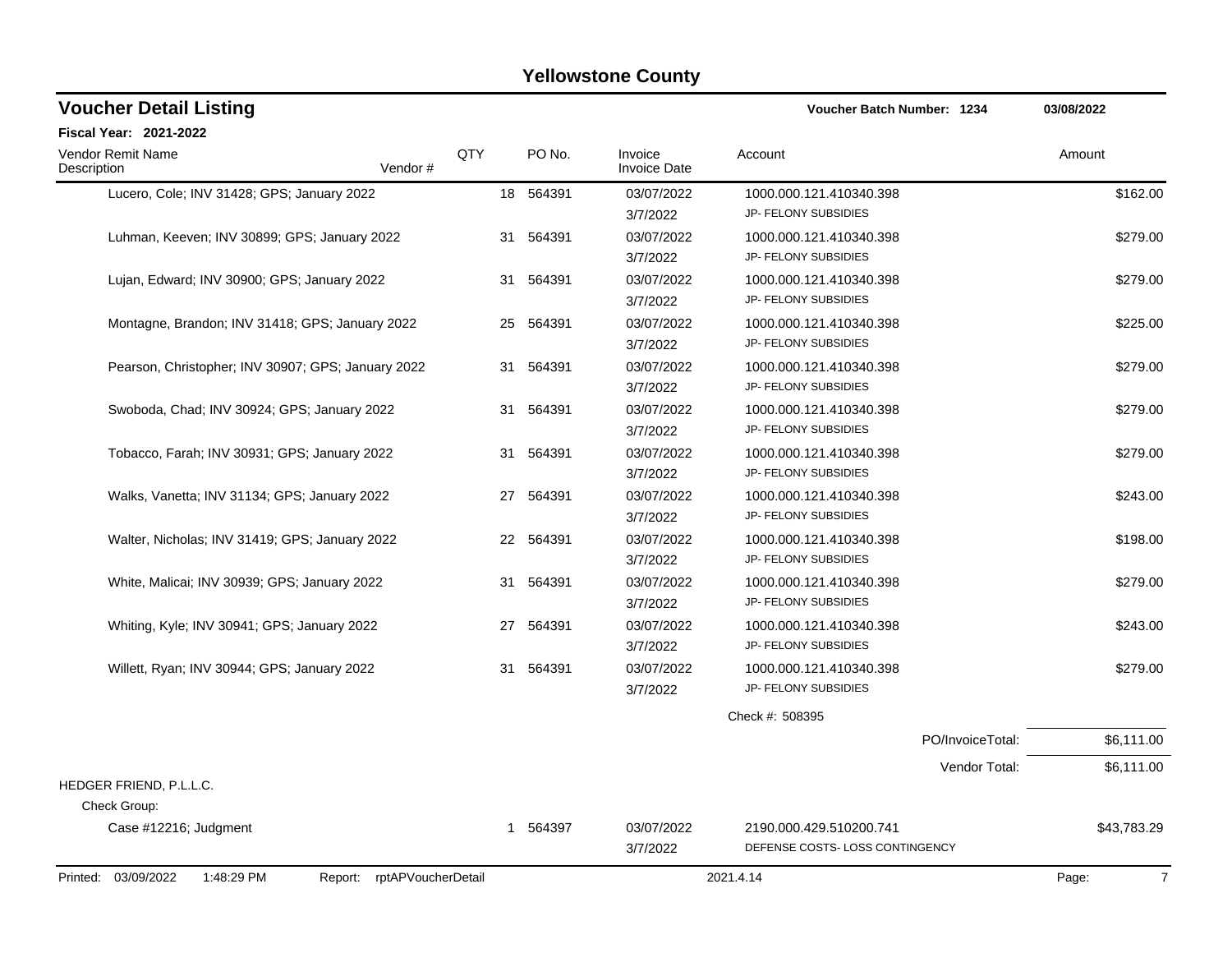|                                                           |         |     |             |                                | Voucher Batch Number: 1234                                    |                  | 03/08/2022  |
|-----------------------------------------------------------|---------|-----|-------------|--------------------------------|---------------------------------------------------------------|------------------|-------------|
| <b>Fiscal Year: 2021-2022</b>                             |         |     |             |                                |                                                               |                  |             |
| <b>Vendor Remit Name</b><br>Description                   | Vendor# | QTY | PO No.      | Invoice<br><b>Invoice Date</b> | Account                                                       |                  | Amount      |
|                                                           |         |     |             |                                | Check #: 508396                                               |                  |             |
|                                                           |         |     |             |                                |                                                               | PO/InvoiceTotal: | \$43,783.29 |
|                                                           |         |     |             |                                |                                                               | Vendor Total:    | \$43,783.29 |
| 003937<br><b>LAUREL ROTARY CLUB</b>                       |         |     |             |                                |                                                               |                  |             |
| Check Group:                                              |         |     |             |                                |                                                               |                  |             |
| I#20190374 Polio Plus Contribution                        |         | 1   | 564380      | 03/07/2022<br>3/7/2022         | 1000.000.100.410100.330<br><b>BOCC- MEMBERSHIP &amp; DUES</b> |                  | \$2.00      |
| I#20190374 Scholarship Fund Contribution                  |         | 1   | 564380      | 03/07/2022                     | 1000.000.100.410100.330                                       |                  | \$3.00      |
|                                                           |         |     |             | 3/7/2022                       | BOCC- MEMBERSHIP & DUES                                       |                  |             |
| I#20190374 Lunches                                        |         | 4   | 564380      | 03/07/2022                     | 1000.000.100.410100.330                                       |                  | \$36.00     |
|                                                           |         |     |             | 3/7/2022                       | <b>BOCC- MEMBERSHIP &amp; DUES</b>                            |                  |             |
| I#20190374 Rotary Dues                                    |         | 1   | 564380      | 03/07/2022                     | 1000.000.100.410100.330                                       |                  | \$13.00     |
|                                                           |         |     |             | 3/7/2022                       | BOCC- MEMBERSHIP & DUES                                       |                  |             |
|                                                           |         |     |             |                                | Check #: 508397                                               |                  |             |
|                                                           |         |     |             |                                |                                                               | PO/InvoiceTotal: | \$54.00     |
|                                                           |         |     |             |                                |                                                               | Vendor Total:    | \$54.00     |
| LEVEL 3 COMMUNICATIONS LLC                                |         |     |             |                                |                                                               |                  |             |
| Check Group:                                              |         |     |             |                                |                                                               |                  |             |
| A#5-CMSP5CXK I#284235901 BACKUP 3165 KING AVE<br>E 3/1/22 |         |     | 1 564394    | 03/07/2022                     | 6060.000.608.500800.345                                       |                  | \$512.03    |
|                                                           |         |     |             | 3/7/2022                       | TECHNOLOGY- TELEPHONE & TECHNOLOGY                            |                  |             |
|                                                           |         |     |             |                                | Check #: 508398                                               |                  |             |
|                                                           |         |     |             |                                |                                                               | PO/InvoiceTotal: | \$512.03    |
|                                                           |         |     |             |                                |                                                               | Vendor Total:    | \$512.03    |
| MAILING TECHNICAL SERVICES<br>044983<br>Check Group:      |         |     |             |                                |                                                               |                  |             |
| I#01675915 MV TITLE NOTICES FEB                           |         |     | 1386 564384 | 3/07/2022                      | 1000.000.199.411800.311                                       |                  | \$623.70    |
|                                                           |         |     |             | 3/7/2022                       | MISC-POSTAGE                                                  |                  |             |
|                                                           |         |     |             |                                | Check #: 508399                                               |                  |             |
|                                                           |         |     |             |                                |                                                               | PO/InvoiceTotal: | \$623.70    |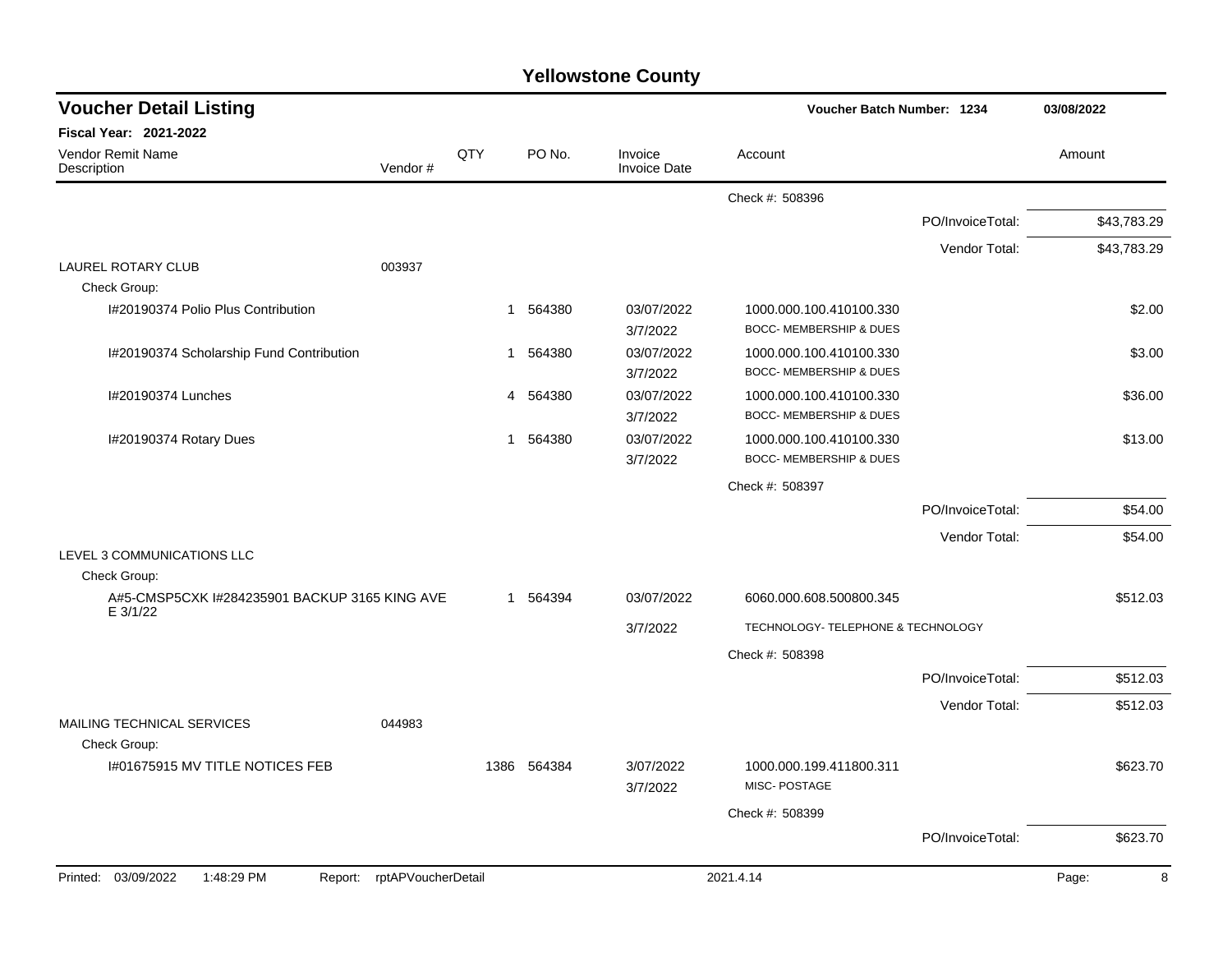| <b>Voucher Detail Listing</b>                                         |                    |     |             |                                | Voucher Batch Number: 1234                             |                  | 03/08/2022 |
|-----------------------------------------------------------------------|--------------------|-----|-------------|--------------------------------|--------------------------------------------------------|------------------|------------|
| Fiscal Year: 2021-2022                                                |                    |     |             |                                |                                                        |                  |            |
| Vendor Remit Name<br>Description                                      | Vendor#            | QTY | PO No.      | Invoice<br><b>Invoice Date</b> | Account                                                |                  | Amount     |
|                                                                       |                    |     |             |                                |                                                        | Vendor Total:    | \$623.70   |
| MONTANA DAKOTA UTILITIES<br>Check Group:                              | 040762             |     |             |                                |                                                        |                  |            |
| A#15449010006; 3165 KING AVE E 2/25/22                                |                    |     | 1 564386    | 03/07/2022<br>3/7/2022         | 2300.000.146.411200.344<br><b>FACILITIES JAIL- GAS</b> |                  | \$8,933.09 |
|                                                                       |                    |     |             |                                | Check #: 508400                                        |                  |            |
|                                                                       |                    |     |             |                                |                                                        | PO/InvoiceTotal: | \$8,933.09 |
|                                                                       |                    |     |             |                                |                                                        | Vendor Total:    | \$8,933.09 |
| <b>MOUNTAIN ALARM</b>                                                 |                    |     |             |                                |                                                        |                  |            |
| Check Group:<br>I#2697976; A#005926; FEB Alarm Monitoring 3/1-3/31/22 |                    |     | 1 564395    | 3/7/2022                       | 7302.000.726.430900.362                                |                  | \$97.90    |
|                                                                       |                    |     |             | 3/7/2022                       | HUNTLEY PROJ CEM- MAINT & REPAIRS                      |                  |            |
|                                                                       |                    |     |             |                                | Check #: 508401                                        |                  |            |
|                                                                       |                    |     |             |                                |                                                        | PO/InvoiceTotal: | \$97.90    |
|                                                                       |                    |     |             |                                |                                                        | Vendor Total:    | \$97.90    |
| NORTHWESTERN ENERGY                                                   | 045035             |     |             |                                |                                                        |                  |            |
| Check Group:<br>A#2010020-2 208 1/2 N 24TH ST 3/1/22                  |                    |     | 1 564385    | 3/07/2022                      | 1000.000.145.411200.341                                |                  | \$6.00     |
|                                                                       |                    |     |             | 3/7/2022                       | FACILITIES-ELECTRICITY                                 |                  |            |
| A#045242-6 217 N 27th St. Park 3/1/22                                 |                    |     | 1 564385    | 3/07/2022                      | 1000.000.145.411200.341                                |                  | \$12.06    |
|                                                                       |                    |     |             | 3/7/2022                       | FACILITIES-ELECTRICITY                                 |                  |            |
|                                                                       |                    |     |             |                                | Check #: 508402                                        |                  |            |
|                                                                       |                    |     |             |                                |                                                        | PO/InvoiceTotal: | \$18.06    |
| PUBLIC UTILITIES                                                      | 005150             |     |             |                                |                                                        | Vendor Total:    | \$18.06    |
| Check Group:                                                          |                    |     |             |                                |                                                        |                  |            |
| A#129441 3321 KING AVE E 2/24/22                                      |                    |     | 564381<br>1 | 03/07/2022<br>3/7/2022         | 2140.000.403.431100.340<br><b>WEED-UTILITIES</b>       |                  | \$12.80    |
|                                                                       |                    |     |             |                                | Check #: 508403                                        |                  |            |
|                                                                       |                    |     |             |                                |                                                        | PO/InvoiceTotal: | \$12.80    |
| Printed: 03/09/2022<br>1:48:29 PM<br>Report:                          | rptAPVoucherDetail |     |             |                                | 2021.4.14                                              |                  | Page:<br>9 |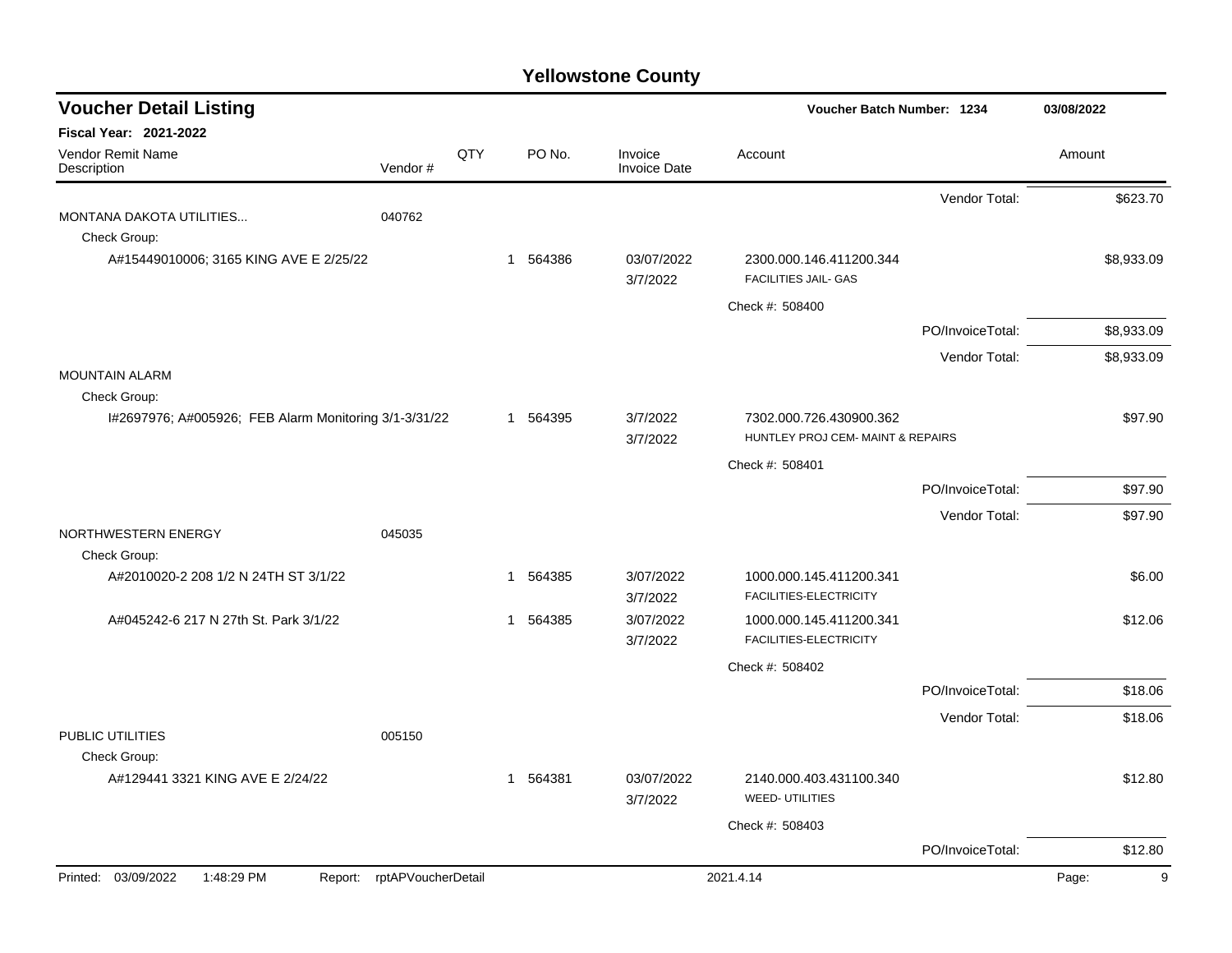| QTY<br>PO No.<br>Invoice<br>Account<br>Amount<br>Vendor#<br><b>Invoice Date</b><br>Vendor Total:<br>\$12.80<br>Check Group:<br>1 564389<br>03/07/2022<br>\$43.83<br>A#308923556404 I#0892-000998103 CUSTER CEM<br>7301.000.725.430900.362<br>2/28/22<br>3/7/2022<br><b>CUSTER CEM- MAINT &amp; REPAIRS</b><br>Check #: 508404<br>\$43.83<br>PO/InvoiceTotal:<br>Vendor Total:<br>\$43.83<br>Check Group:<br>I#RL2611345 2/6/22 PSA JS<br>564388<br>03/07/2022<br>1000.000.121.410340.399<br>\$174.00<br>1<br>3/7/2022<br>JP- PSA PROGRAM<br>I#RL2617859 2/13/22 PSA JS<br>564388<br>03/07/2022<br>\$738.00<br>1000.000.121.410340.399<br>1<br>3/7/2022<br>JP- PSA PROGRAM<br>03/07/2022<br>I#RL2626481 2/20/22 PSA JS<br>564388<br>1000.000.121.410340.399<br>\$696.00<br>1<br>JP- PSA PROGRAM<br>3/7/2022<br>I#RL2629402 PSA JS 2/27/22<br>03/07/2022<br>564388<br>1000.000.121.410340.399<br>\$594.00<br>$\mathbf{1}$<br>JP- PSA PROGRAM<br>3/7/2022<br>Check #: 508405<br>PO/InvoiceTotal:<br>\$2,202.00<br>Vendor Total:<br>\$2,202.00<br><b>US BANK.</b><br>047169<br>Check Group:<br>1#6439905 A#803062400 RSID 785 PAYING AGENT FEE<br>3531.000.900.490300.630<br>\$350.00<br>1 564377<br>03/07/2022<br>2/25/22<br>RSID 785- PAYING AGENT FEES<br>3/7/2022<br>Check #: 508406<br>PO/InvoiceTotal:<br>\$350.00 | <b>Voucher Detail Listing</b>    |  |  | Voucher Batch Number: 1234 |               | 03/08/2022 |  |
|----------------------------------------------------------------------------------------------------------------------------------------------------------------------------------------------------------------------------------------------------------------------------------------------------------------------------------------------------------------------------------------------------------------------------------------------------------------------------------------------------------------------------------------------------------------------------------------------------------------------------------------------------------------------------------------------------------------------------------------------------------------------------------------------------------------------------------------------------------------------------------------------------------------------------------------------------------------------------------------------------------------------------------------------------------------------------------------------------------------------------------------------------------------------------------------------------------------------------------------------------------------------------------------------------------------------|----------------------------------|--|--|----------------------------|---------------|------------|--|
|                                                                                                                                                                                                                                                                                                                                                                                                                                                                                                                                                                                                                                                                                                                                                                                                                                                                                                                                                                                                                                                                                                                                                                                                                                                                                                                      | <b>Fiscal Year: 2021-2022</b>    |  |  |                            |               |            |  |
|                                                                                                                                                                                                                                                                                                                                                                                                                                                                                                                                                                                                                                                                                                                                                                                                                                                                                                                                                                                                                                                                                                                                                                                                                                                                                                                      | Vendor Remit Name<br>Description |  |  |                            |               |            |  |
|                                                                                                                                                                                                                                                                                                                                                                                                                                                                                                                                                                                                                                                                                                                                                                                                                                                                                                                                                                                                                                                                                                                                                                                                                                                                                                                      |                                  |  |  |                            |               |            |  |
|                                                                                                                                                                                                                                                                                                                                                                                                                                                                                                                                                                                                                                                                                                                                                                                                                                                                                                                                                                                                                                                                                                                                                                                                                                                                                                                      | <b>REPUBLIC SERVICES #892</b>    |  |  |                            |               |            |  |
|                                                                                                                                                                                                                                                                                                                                                                                                                                                                                                                                                                                                                                                                                                                                                                                                                                                                                                                                                                                                                                                                                                                                                                                                                                                                                                                      |                                  |  |  |                            |               |            |  |
|                                                                                                                                                                                                                                                                                                                                                                                                                                                                                                                                                                                                                                                                                                                                                                                                                                                                                                                                                                                                                                                                                                                                                                                                                                                                                                                      |                                  |  |  |                            |               |            |  |
|                                                                                                                                                                                                                                                                                                                                                                                                                                                                                                                                                                                                                                                                                                                                                                                                                                                                                                                                                                                                                                                                                                                                                                                                                                                                                                                      |                                  |  |  |                            |               |            |  |
|                                                                                                                                                                                                                                                                                                                                                                                                                                                                                                                                                                                                                                                                                                                                                                                                                                                                                                                                                                                                                                                                                                                                                                                                                                                                                                                      |                                  |  |  |                            |               |            |  |
|                                                                                                                                                                                                                                                                                                                                                                                                                                                                                                                                                                                                                                                                                                                                                                                                                                                                                                                                                                                                                                                                                                                                                                                                                                                                                                                      |                                  |  |  |                            |               |            |  |
|                                                                                                                                                                                                                                                                                                                                                                                                                                                                                                                                                                                                                                                                                                                                                                                                                                                                                                                                                                                                                                                                                                                                                                                                                                                                                                                      |                                  |  |  |                            |               |            |  |
|                                                                                                                                                                                                                                                                                                                                                                                                                                                                                                                                                                                                                                                                                                                                                                                                                                                                                                                                                                                                                                                                                                                                                                                                                                                                                                                      | SPHERION STAFFING LLC            |  |  |                            |               |            |  |
|                                                                                                                                                                                                                                                                                                                                                                                                                                                                                                                                                                                                                                                                                                                                                                                                                                                                                                                                                                                                                                                                                                                                                                                                                                                                                                                      |                                  |  |  |                            |               |            |  |
|                                                                                                                                                                                                                                                                                                                                                                                                                                                                                                                                                                                                                                                                                                                                                                                                                                                                                                                                                                                                                                                                                                                                                                                                                                                                                                                      |                                  |  |  |                            |               |            |  |
|                                                                                                                                                                                                                                                                                                                                                                                                                                                                                                                                                                                                                                                                                                                                                                                                                                                                                                                                                                                                                                                                                                                                                                                                                                                                                                                      |                                  |  |  |                            |               |            |  |
|                                                                                                                                                                                                                                                                                                                                                                                                                                                                                                                                                                                                                                                                                                                                                                                                                                                                                                                                                                                                                                                                                                                                                                                                                                                                                                                      |                                  |  |  |                            |               |            |  |
|                                                                                                                                                                                                                                                                                                                                                                                                                                                                                                                                                                                                                                                                                                                                                                                                                                                                                                                                                                                                                                                                                                                                                                                                                                                                                                                      |                                  |  |  |                            |               |            |  |
|                                                                                                                                                                                                                                                                                                                                                                                                                                                                                                                                                                                                                                                                                                                                                                                                                                                                                                                                                                                                                                                                                                                                                                                                                                                                                                                      |                                  |  |  |                            |               |            |  |
|                                                                                                                                                                                                                                                                                                                                                                                                                                                                                                                                                                                                                                                                                                                                                                                                                                                                                                                                                                                                                                                                                                                                                                                                                                                                                                                      |                                  |  |  |                            |               |            |  |
|                                                                                                                                                                                                                                                                                                                                                                                                                                                                                                                                                                                                                                                                                                                                                                                                                                                                                                                                                                                                                                                                                                                                                                                                                                                                                                                      |                                  |  |  |                            |               |            |  |
|                                                                                                                                                                                                                                                                                                                                                                                                                                                                                                                                                                                                                                                                                                                                                                                                                                                                                                                                                                                                                                                                                                                                                                                                                                                                                                                      |                                  |  |  |                            |               |            |  |
|                                                                                                                                                                                                                                                                                                                                                                                                                                                                                                                                                                                                                                                                                                                                                                                                                                                                                                                                                                                                                                                                                                                                                                                                                                                                                                                      |                                  |  |  |                            |               |            |  |
|                                                                                                                                                                                                                                                                                                                                                                                                                                                                                                                                                                                                                                                                                                                                                                                                                                                                                                                                                                                                                                                                                                                                                                                                                                                                                                                      |                                  |  |  |                            |               |            |  |
|                                                                                                                                                                                                                                                                                                                                                                                                                                                                                                                                                                                                                                                                                                                                                                                                                                                                                                                                                                                                                                                                                                                                                                                                                                                                                                                      |                                  |  |  |                            |               |            |  |
|                                                                                                                                                                                                                                                                                                                                                                                                                                                                                                                                                                                                                                                                                                                                                                                                                                                                                                                                                                                                                                                                                                                                                                                                                                                                                                                      |                                  |  |  |                            |               |            |  |
|                                                                                                                                                                                                                                                                                                                                                                                                                                                                                                                                                                                                                                                                                                                                                                                                                                                                                                                                                                                                                                                                                                                                                                                                                                                                                                                      |                                  |  |  |                            |               |            |  |
|                                                                                                                                                                                                                                                                                                                                                                                                                                                                                                                                                                                                                                                                                                                                                                                                                                                                                                                                                                                                                                                                                                                                                                                                                                                                                                                      |                                  |  |  |                            |               |            |  |
|                                                                                                                                                                                                                                                                                                                                                                                                                                                                                                                                                                                                                                                                                                                                                                                                                                                                                                                                                                                                                                                                                                                                                                                                                                                                                                                      |                                  |  |  |                            |               |            |  |
|                                                                                                                                                                                                                                                                                                                                                                                                                                                                                                                                                                                                                                                                                                                                                                                                                                                                                                                                                                                                                                                                                                                                                                                                                                                                                                                      |                                  |  |  |                            |               |            |  |
| 006690                                                                                                                                                                                                                                                                                                                                                                                                                                                                                                                                                                                                                                                                                                                                                                                                                                                                                                                                                                                                                                                                                                                                                                                                                                                                                                               | YELLOWSTONE COUNTY NEWS          |  |  |                            | Vendor Total: | \$350.00   |  |
| 1:48:29 PM<br>rptAPVoucherDetail<br>2021.4.14<br>Page:<br>10<br>Report:                                                                                                                                                                                                                                                                                                                                                                                                                                                                                                                                                                                                                                                                                                                                                                                                                                                                                                                                                                                                                                                                                                                                                                                                                                              | Printed: 03/09/2022              |  |  |                            |               |            |  |